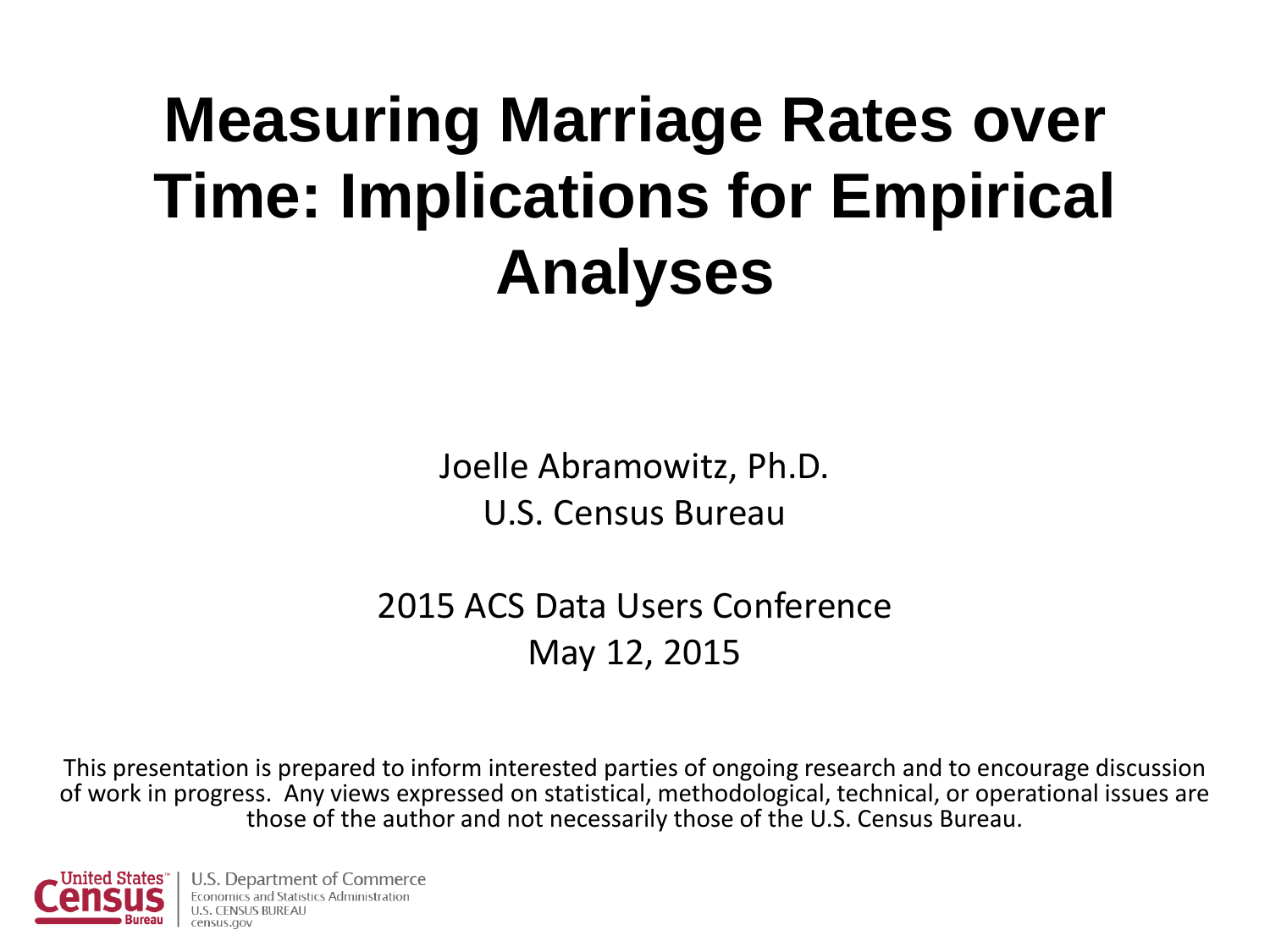### **Goal: Better Understand How Alternative Marriage Data Affect Empirical Estimates**

- National Vital Statistics
- Marital history data
- Data on marital status

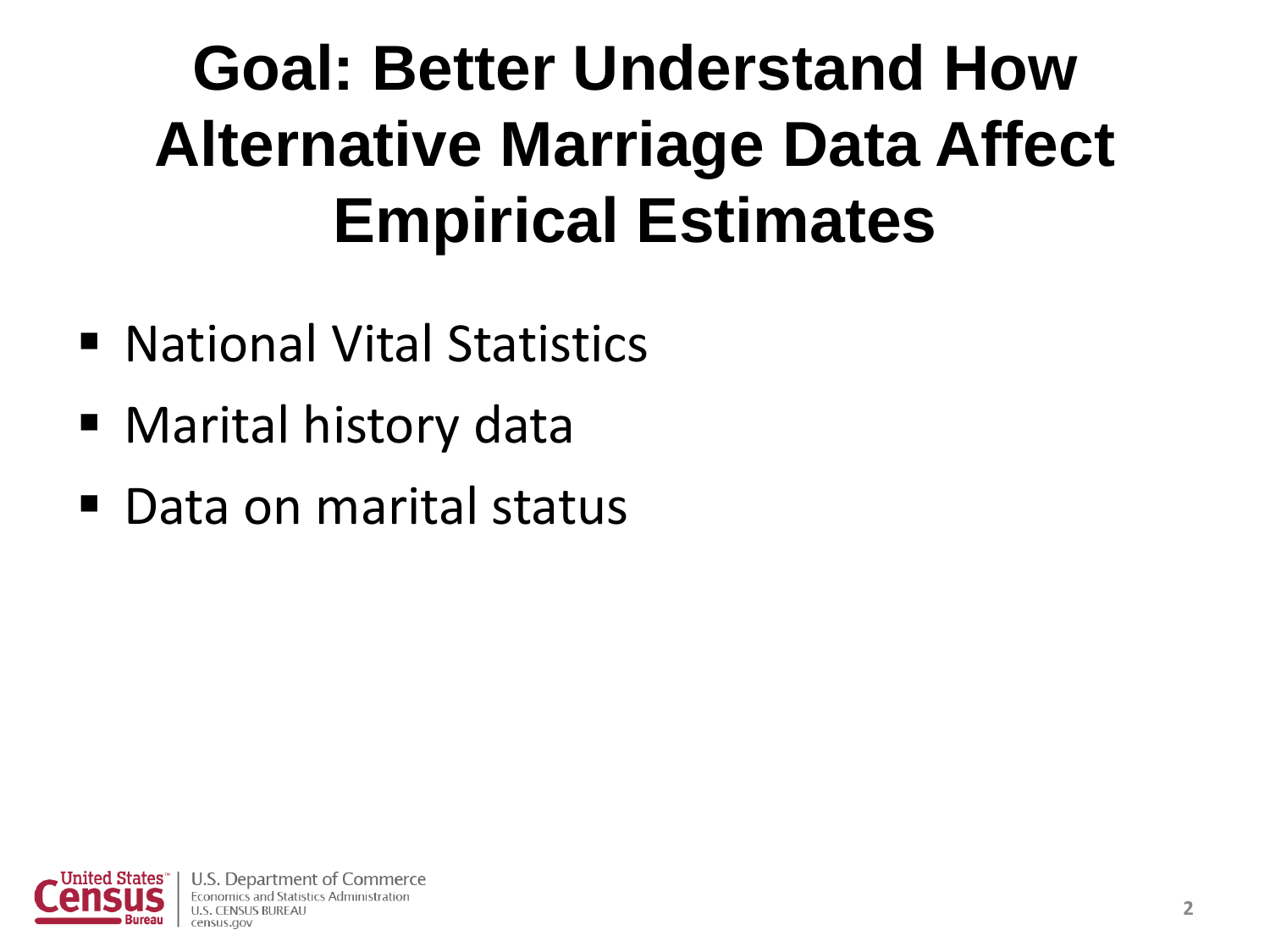# **Motivation**

- Several papers using flow data make the case that it is superior to stock data
	- Marital behavior and changes in policies and the labor market are more closely linked in flow data than in stock data (Lichter, McLaughlin, and Ribar 2002; Bitler et al. 2004; Schaller 2013)
	- Specification bias is minimized (Klerman and Haider 2004)

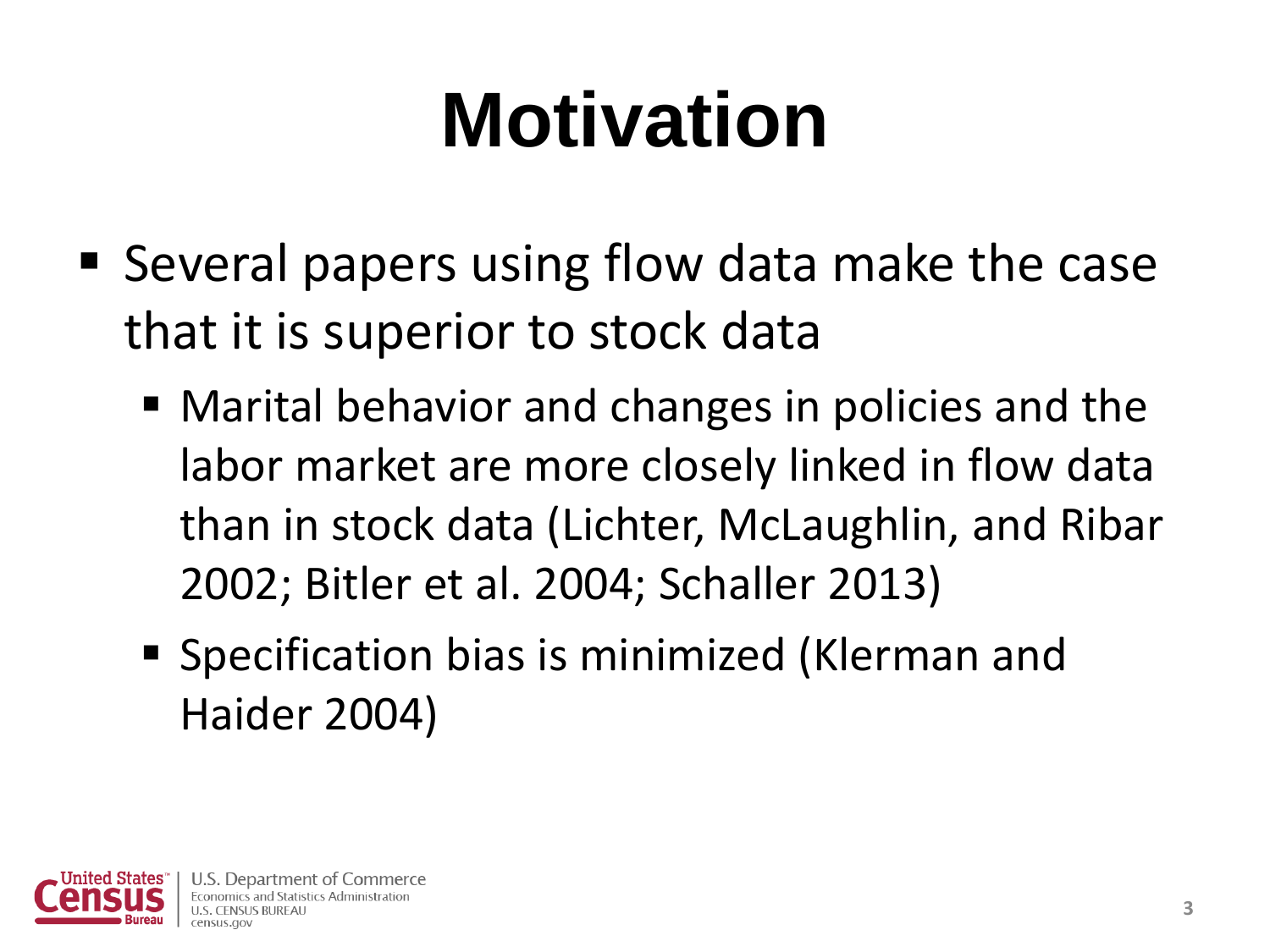# **Motivation**

- Nonetheless, a number of papers use data on marital status
	- Current Population Survey Annual Social and Economic Supplement (CPS ASEC) (Lichter, McLaughlin, and Ribar 2002; Abramowitz 2014)
	- U.S. Decennial Census (Goldin and Katz 2002, Loughran 2002, Gould and Paserman 2003)

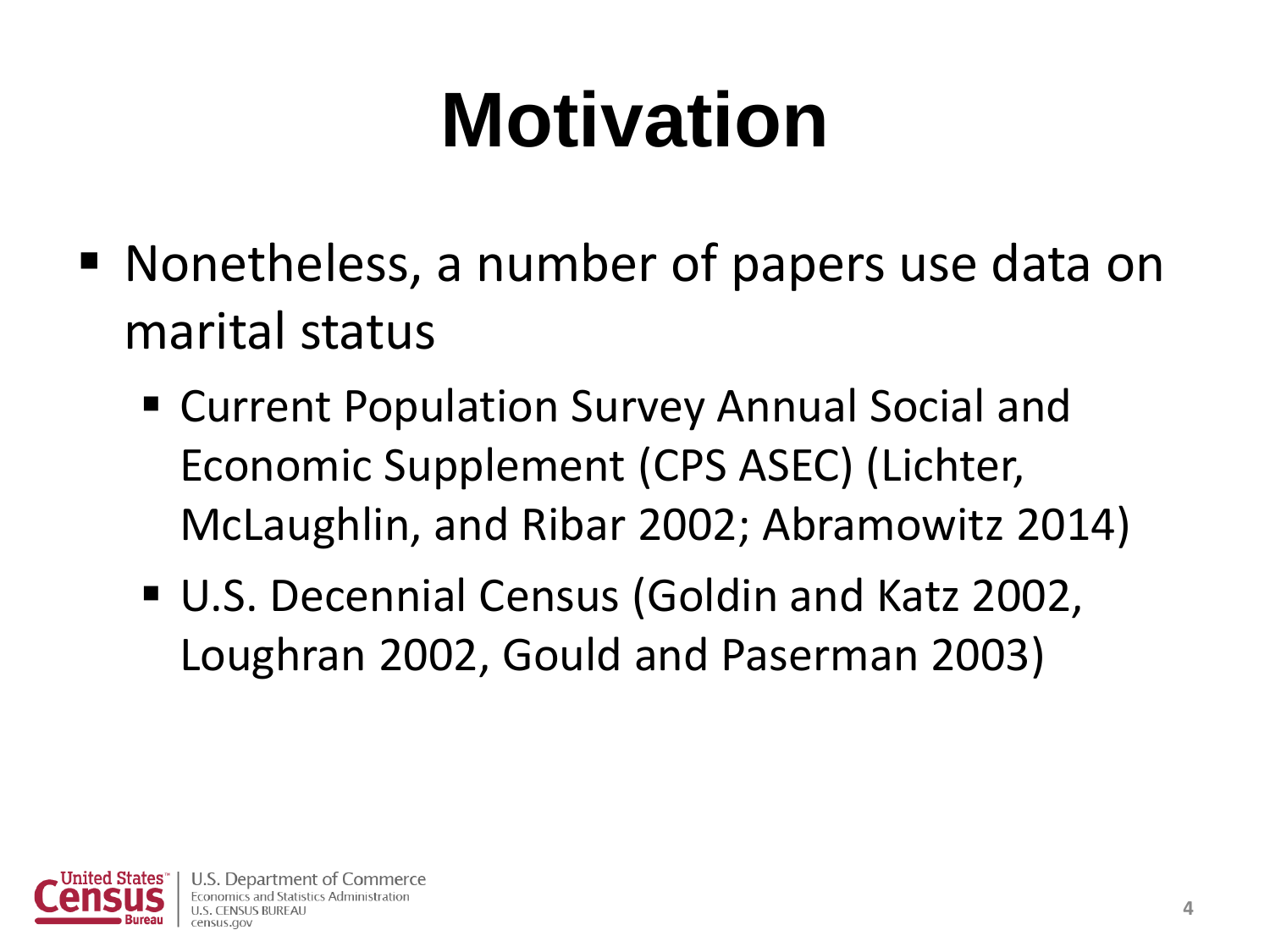## **Reconciling these Approaches**

- Use the American Community Survey (ACS) to consider the magnitude of the difference in results between using marital history and marital status data
- ACS collects marital status since 2000, marital history since 2008: Year of most recent marriage; number of times married; whether the respondent married, divorced, or was widowed in the prior 12 months
- **Primary federal vehicle for the collection of marital** data to replace the discontinued vital statistics data

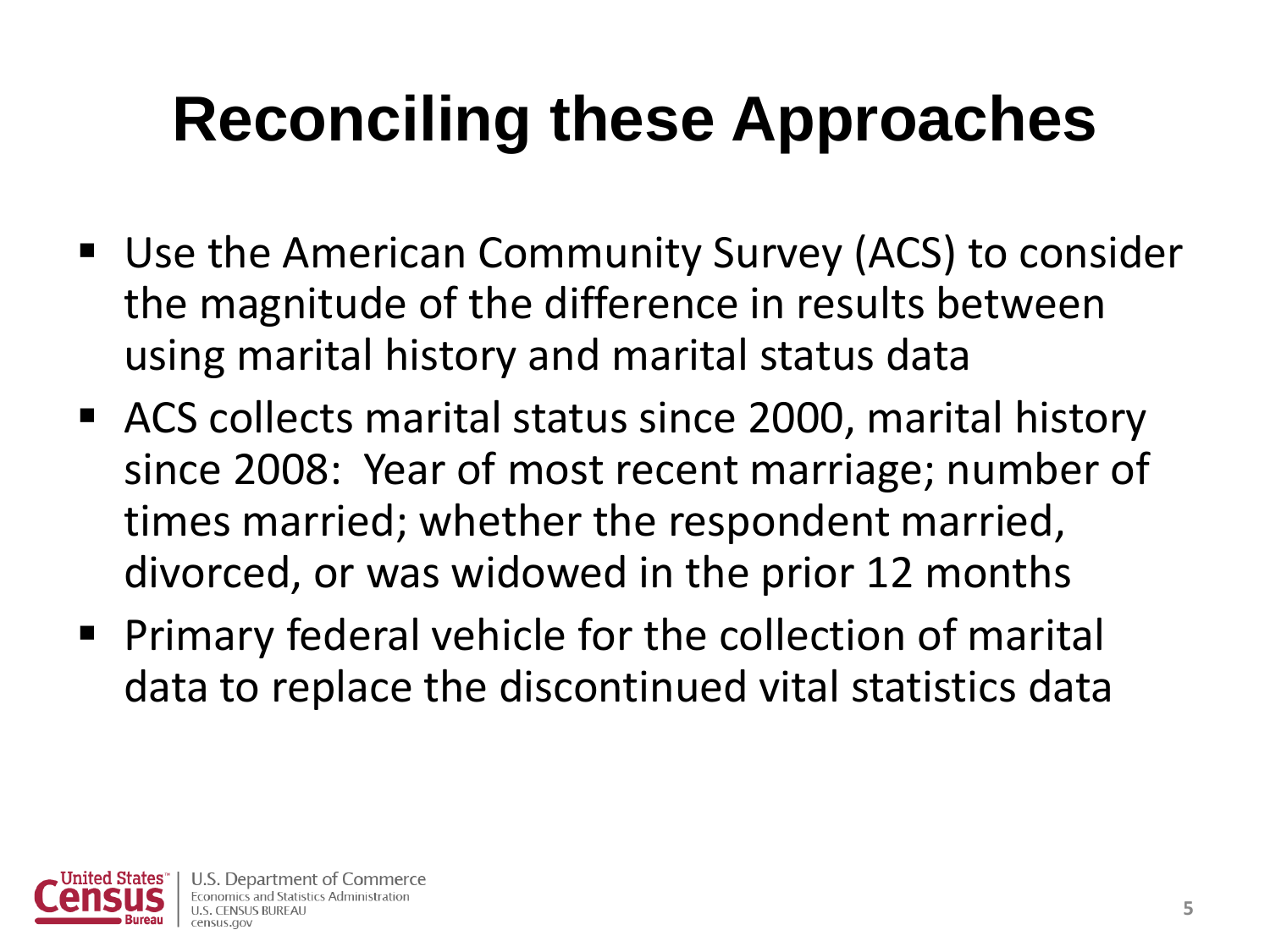#### **To examine implications, consider relationship between unemployment rates and different marital outcomes**

- Relationship between poor economic conditions and marriage conditions not clearly identified in economic theory
- Early studies suggest that marriage rates are procyclical
- Schaller (2013) finds that increased unemployment rates are associated with a reduction in entry into marriage using aggregate 1978-2009 National Vital Statistics data

#### This analysis uses the ACS to re-estimate the analysis performed by Schaller (2013)

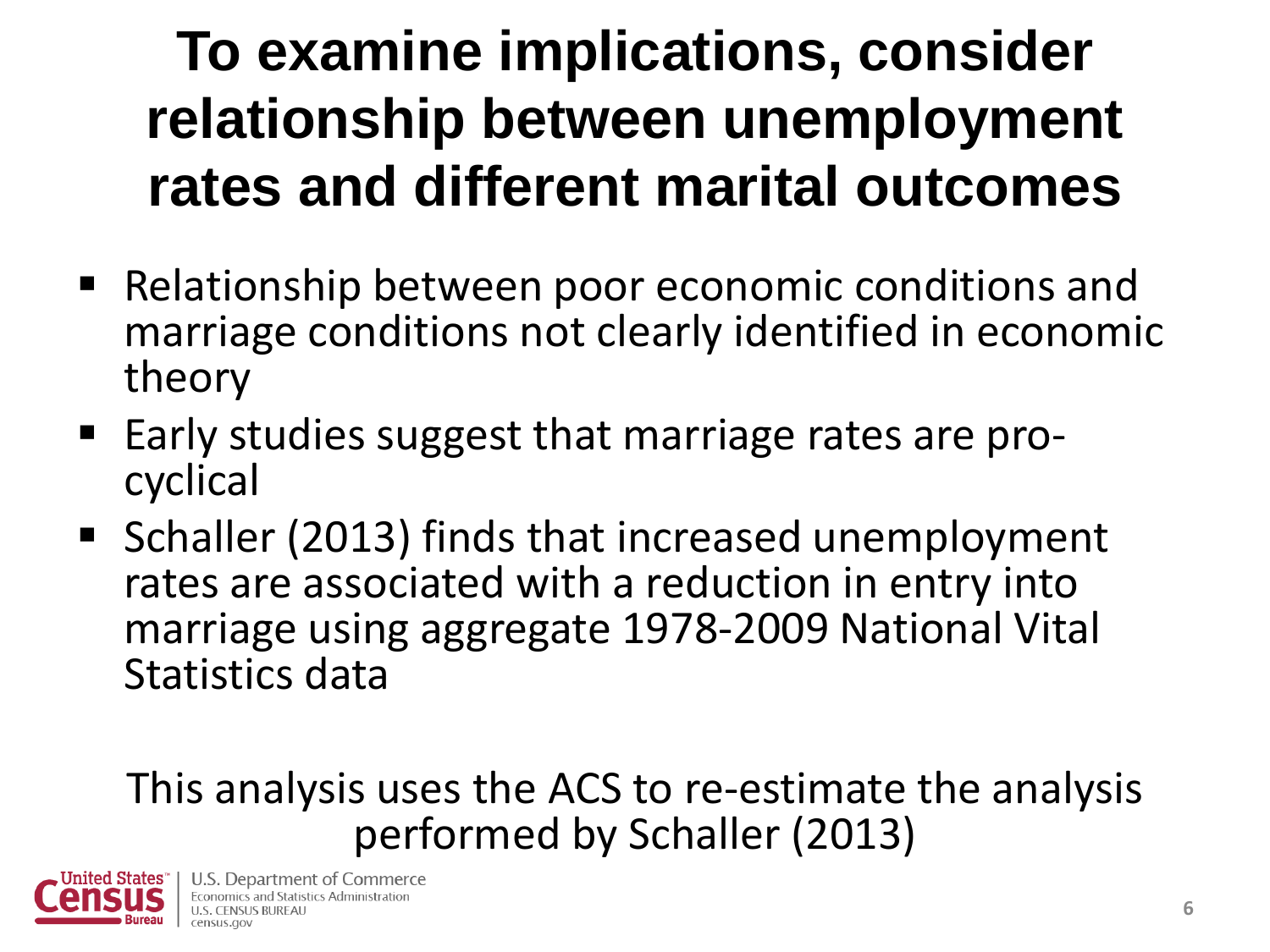### **Data**

- Use internal 2007-2013 one-year ACS data
- Restrict sample to include only women in the civilian household population and population living in college dormitories from all U.S. states and the District of Columbia ages 16+
- Compare three alternative sources of information on marriage outcomes
	- Marital history: 1) whether the respondent married in the calendar year prior to the survey and 2) whether the respondent married, divorced, or was widowed in the 12 months prior to their survey response
	- Marital status: the respondent's current marital status used to calculate the proportion of the population currently married or ever married, which, when compared over time, simulates a marriage rate
- Marriage rates are estimated as the number married per 1,000 single women

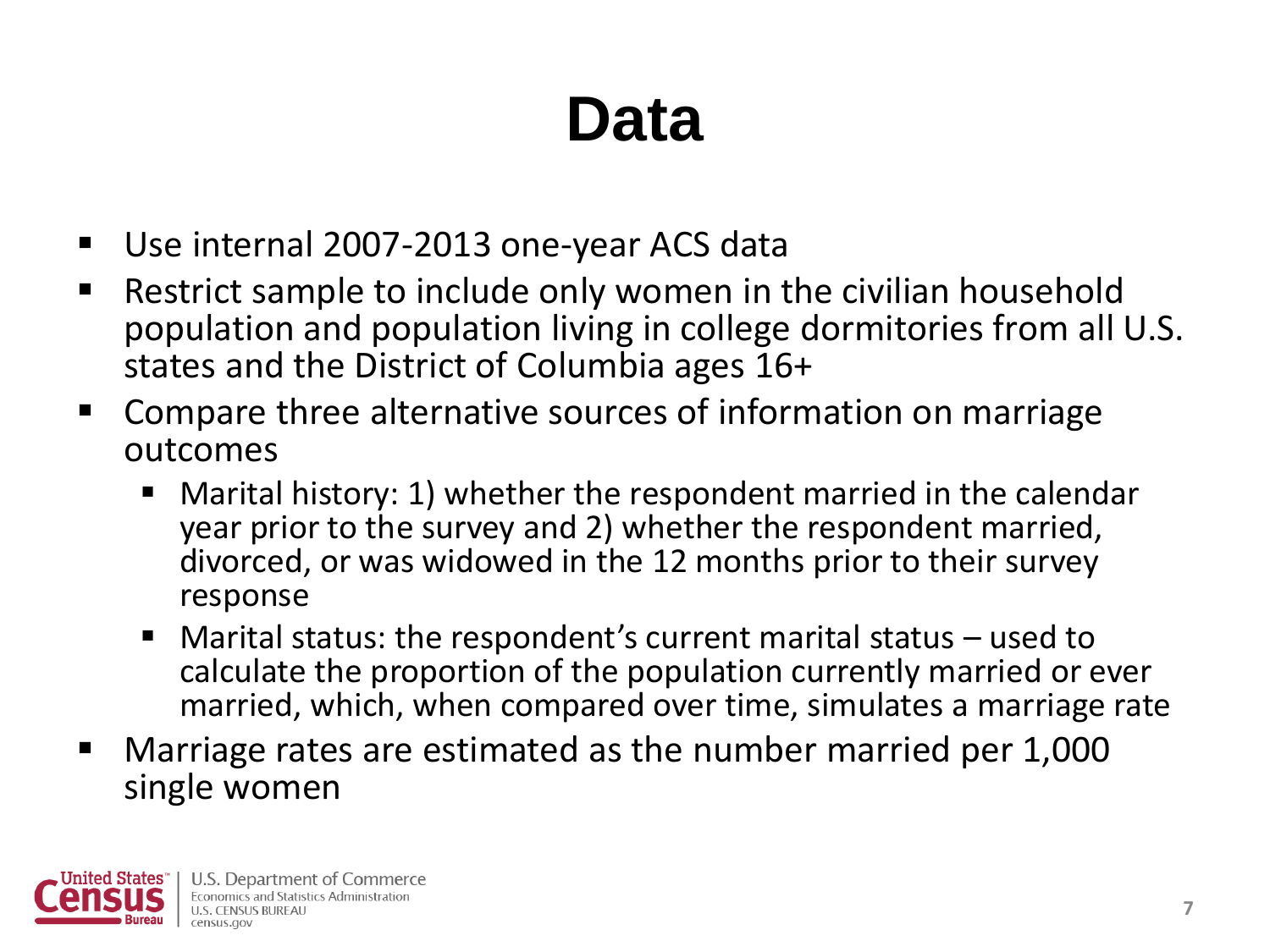#### **Relationship between Unemployment Rate and Women's Marriage Rates**



Source: Unemployment rate from 2007-2012 Bureau of Labor Statistics Local Area Unemployment Statistics; Marriage rates calculated using 2008 through 2013 1-year ACS data.



U.S. Department of Commerce Economics and Statistics Administration **U.S. CENSUS BUREAU** census.gov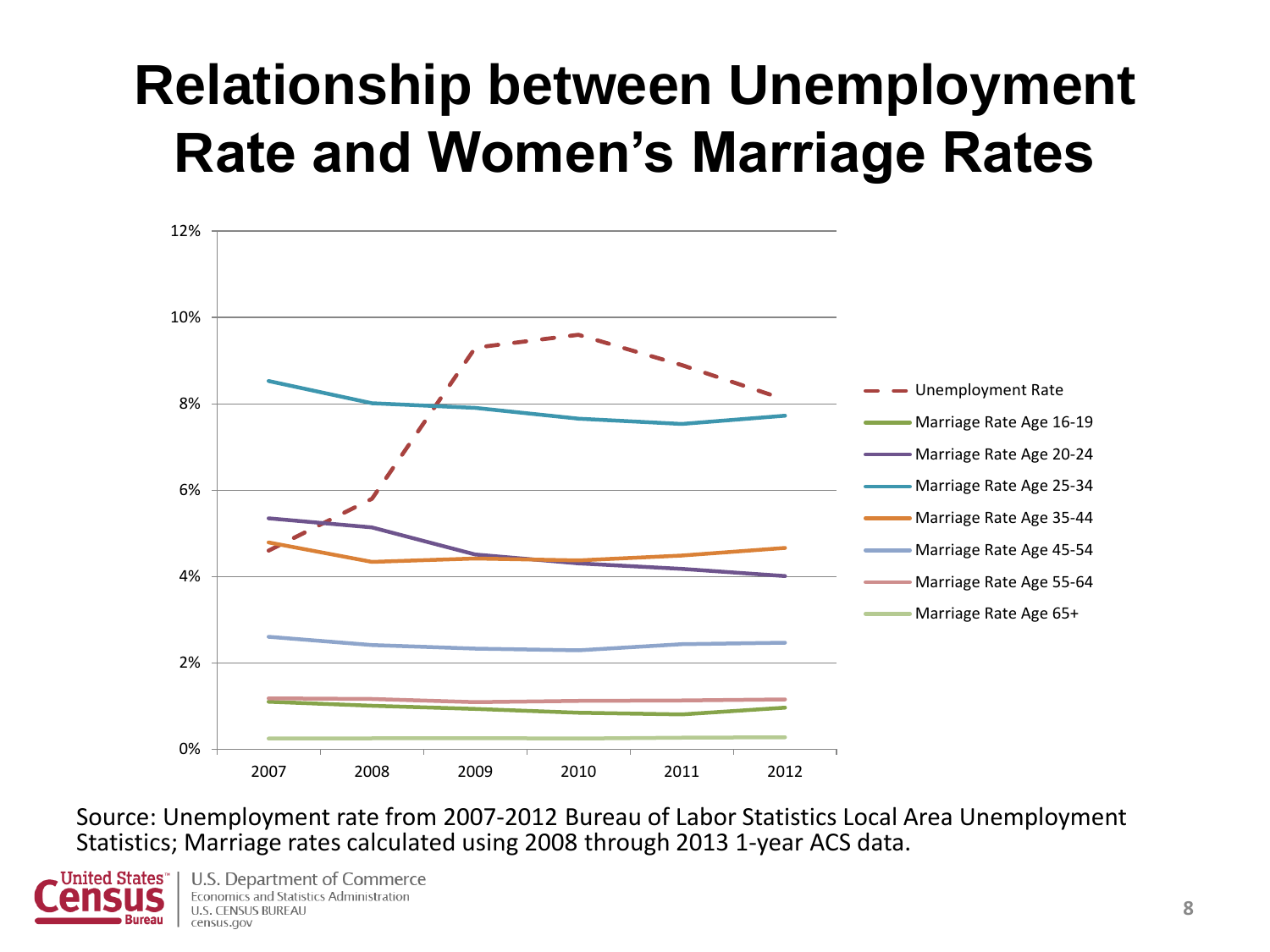## **Methods**

- Calculate state-year marriage rates using marital history and marital status information
- Estimate an ordinary least squares regression model
	- Outcome is log of marriage rate (consistent with literature)
	- Parameter of interest is state-year annual unemployment rate from Bureau of Labor Statistics
	- Control for state and year fixed effects in all regressions
	- Control for state-year demographic characteristics: proportion Black, proportion Hispanic, proportion with a high school degree only, proportion with a college degree, proportion aged 16-25, proportion aged 26-35, proportion aged 36-45, and proportion aged 66+
	- Use population-representative weights and replicate weighting methods

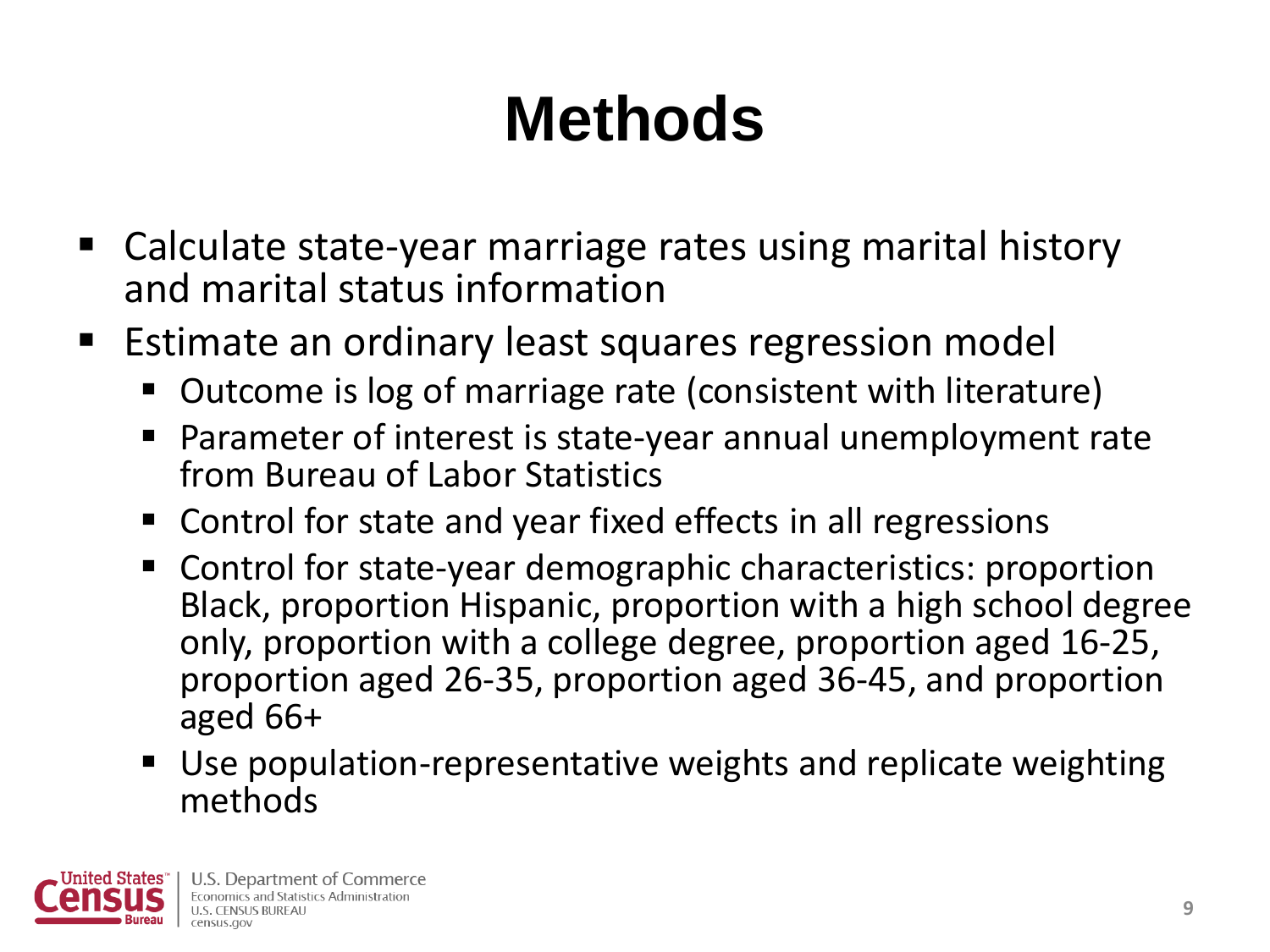### **Results: Marriage Rate**

|                     | <b>Vital Statistics</b> | <b>ACS Prior CY</b> | <b>ACS Prior 12 Mo.</b> |
|---------------------|-------------------------|---------------------|-------------------------|
| Unemployment rate   | $-0.018***$             | $-0.013*$           | $-0.010$                |
|                     | (0.006)                 | (0.007)             | (0.007)                 |
| <b>Observations</b> | 245                     | 306                 | 306                     |
| R-squared           | 0.95                    | 0.92                | 0.93                    |

Source: 2008 through 2013 1-year ACS data.

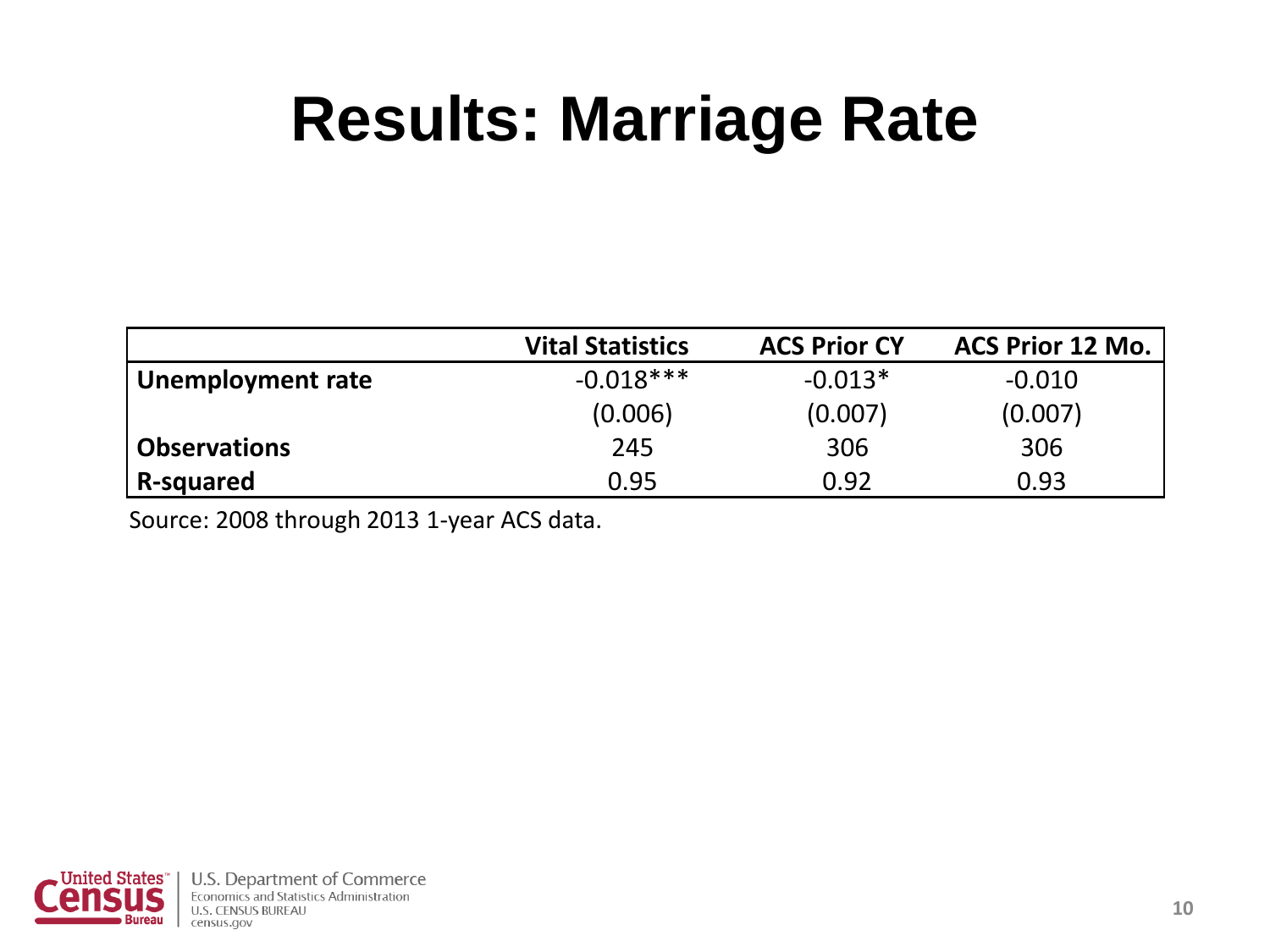### **Results: First Marriage Rate Ages 16-64**

|                     | <b>Prior CY</b> | Prior 12 Mo. | Constructed |
|---------------------|-----------------|--------------|-------------|
| Unemployment rate   | $-0.013*$       | $-0.009$     | $0.131*$    |
|                     | (0.008)         | (0.009)      | (0.070)     |
| <b>Observations</b> | 306             | 306          | 273         |
| R-squared           | 0.89            | 0.89         | 0.52        |

Source: 2007 through 2013 1-year ACS data.

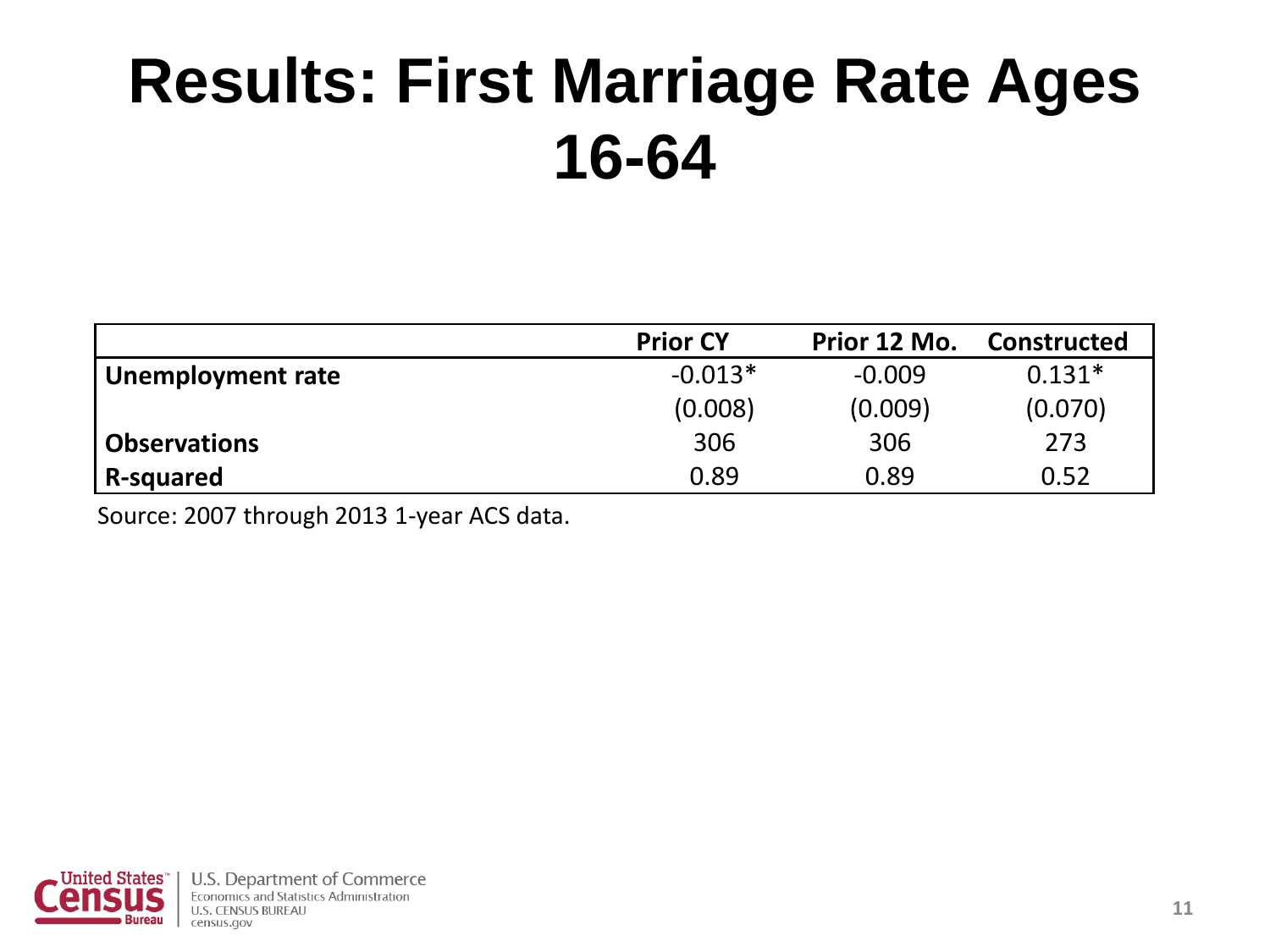### **Results: Change in Proportion Married Ages 16-64**

|                                | Prior 12 Mo. | Constructed |
|--------------------------------|--------------|-------------|
| Age-specific unemployment rate | $-0.209$     | $-0.059$    |
|                                | (0.167)      | (0.523)     |
| <b>Observations</b>            | 306          | 306         |
| R-squared                      | 0.72         | 0.24        |

Source: 2008 through 2013 1-year ACS data.

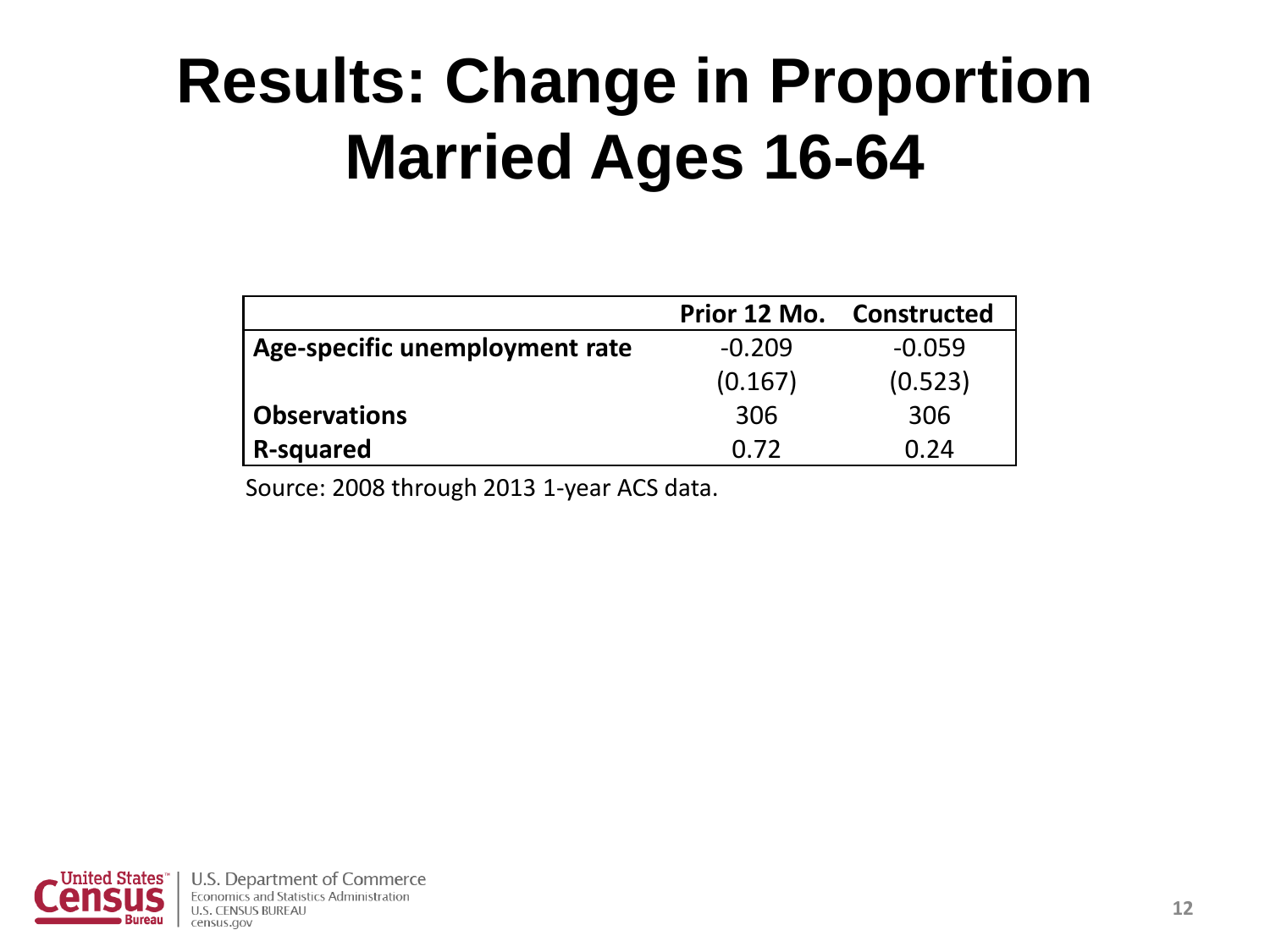### **Discussion**

- Results suggest that marital status and marital history data yield potentially divergent results for the effect of the unemployment rate on log first marriage rates
- Caveats: small state-year analysis sample, results could be analysis-specific
- $\blacksquare$  Future work
	- Compare results from ACS to results using data from other surveys including marital status from the Current Population Survey
	- Compare these aggregate-level results to results using person-level ACS data